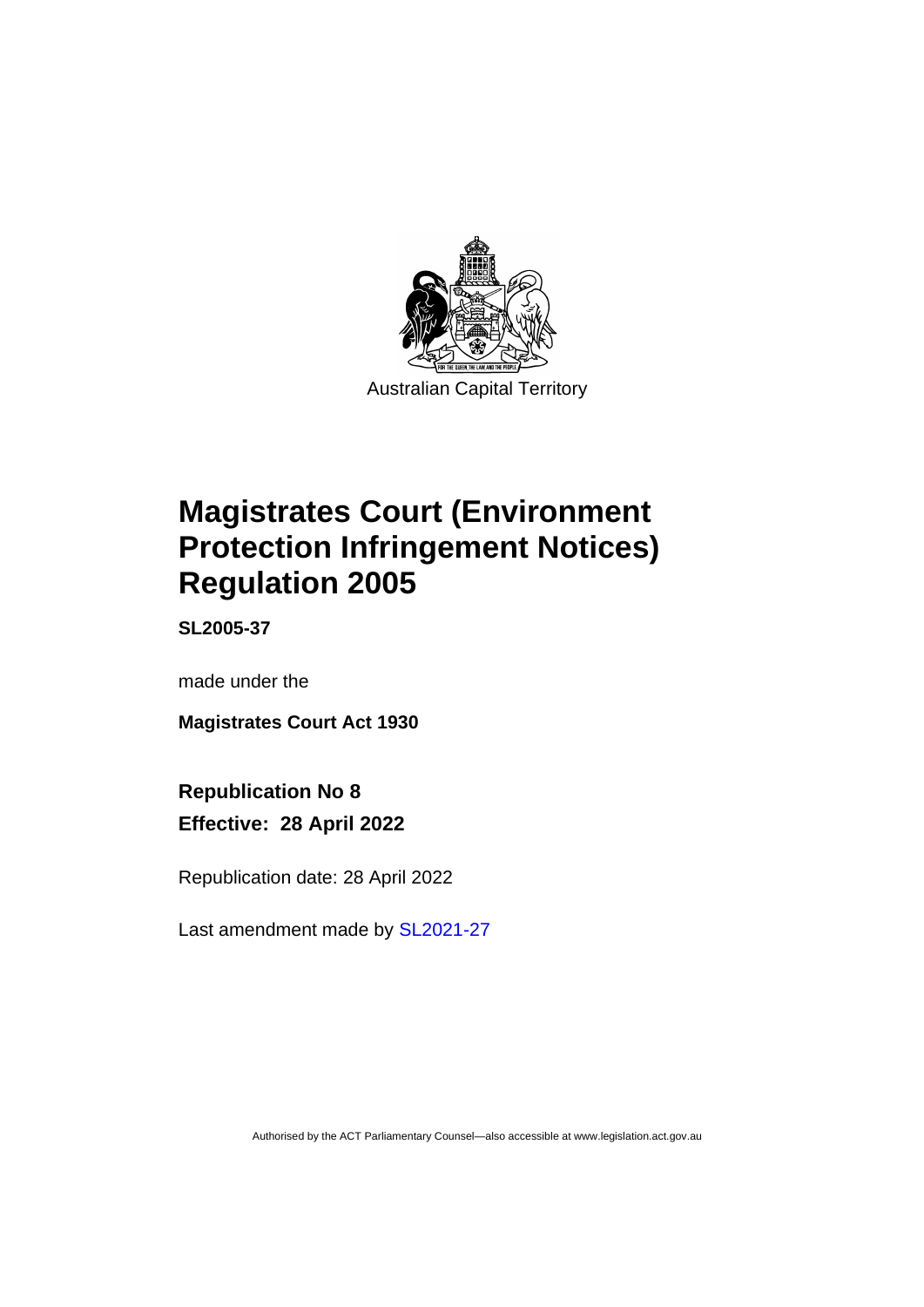# **About this republication**

### **The republished law**

This is a republication of the *Magistrates Court (Environment Protection Infringement Notices) Regulation 2005*, made under the *Magistrates Court Act 1930* (including any amendment made under the *[Legislation Act 2001](http://www.legislation.act.gov.au/a/2001-14)*, part 11.3 (Editorial changes)) as in force on 28 April 2022*.* It also includes any commencement, amendment, repeal or expiry affecting this republished law to 28 April 2022.

The legislation history and amendment history of the republished law are set out in endnotes 3 and 4.

### **Kinds of republications**

The Parliamentary Counsel's Office prepares 2 kinds of republications of ACT laws (see the ACT legislation register at [www.legislation.act.gov.au\)](http://www.legislation.act.gov.au/):

- authorised republications to which the *[Legislation Act 2001](http://www.legislation.act.gov.au/a/2001-14)* applies
- unauthorised republications.

The status of this republication appears on the bottom of each page.

#### **Editorial changes**

The *[Legislation Act 2001](http://www.legislation.act.gov.au/a/2001-14)*, part 11.3 authorises the Parliamentary Counsel to make editorial amendments and other changes of a formal nature when preparing a law for republication. Editorial changes do not change the effect of the law, but have effect as if they had been made by an Act commencing on the republication date (see *[Legislation Act 2001](http://www.legislation.act.gov.au/a/2001-14)*, s 115 and s 117). The changes are made if the Parliamentary Counsel considers they are desirable to bring the law into line, or more closely into line, with current legislative drafting practice.

This republication includes amendments made under part 11.3 (see endnote 1).

### **Uncommenced provisions and amendments**

If a provision of the republished law has not commenced, the symbol  $|\mathbf{U}|$  appears immediately before the provision heading. Any uncommenced amendments that affect this republished law are accessible on the ACT legislation register [\(www.legislation.act.gov.au\)](http://www.legislation.act.gov.au/). For more information, see the home page for this law on the register.

#### **Modifications**

If a provision of the republished law is affected by a current modification, the symbol  $\mathbf{M}$  appears immediately before the provision heading. The text of the modifying provision appears in the endnotes. For the legal status of modifications, see the *[Legislation Act](http://www.legislation.act.gov.au/a/2001-14)  [2001](http://www.legislation.act.gov.au/a/2001-14)*, section 95.

### **Penalties**

At the republication date, the value of a penalty unit for an offence against this law is \$160 for an individual and \$810 for a corporation (see *[Legislation Act 2001](http://www.legislation.act.gov.au/a/2001-14)*, s 133).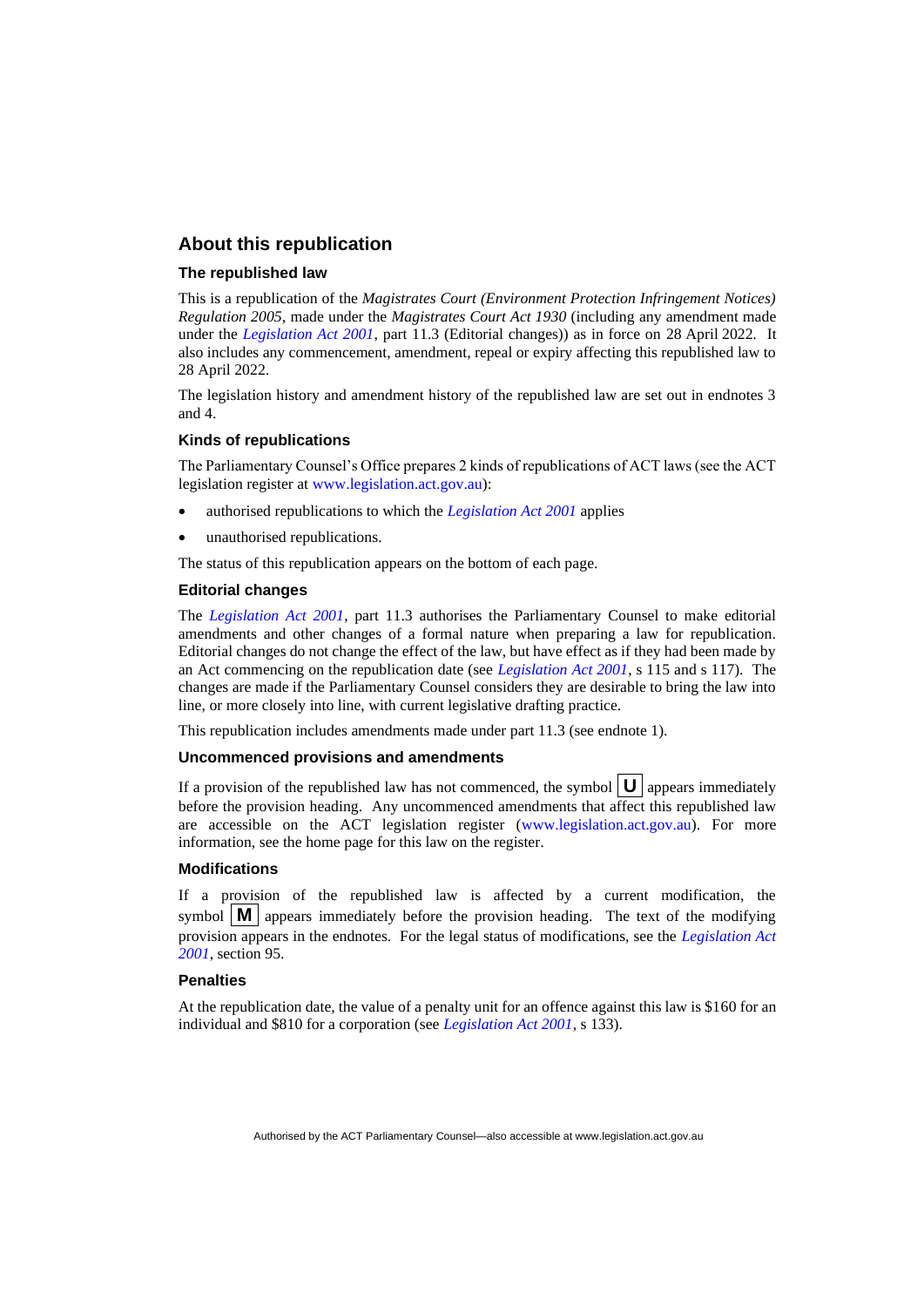

# **Magistrates Court (Environment Protection Infringement Notices) Regulation 2005**

made under the

**Magistrates Court Act 1930**

# **Contents**

|                |                                                                                    | Page       |
|----------------|------------------------------------------------------------------------------------|------------|
| 1              | Name of regulation                                                                 | 2          |
| 3              | Purpose of regulation                                                              | 2          |
| 4              | Dictionary                                                                         | 2          |
| 5              | <b>Notes</b>                                                                       | 2          |
| 6              | Administering authority                                                            | 3          |
|                | Infringement notice offences                                                       | 3          |
| 8              | Infringement notice penalties                                                      | 3          |
| 9              | Contents of infringement notices—other information                                 | 4          |
| 10             | Contents of infringement notices—identifying authorised person                     | 4          |
| R8<br>28/04/22 | Magistrates Court (Environment Protection Infringement<br>Notices) Regulation 2005 | contents 1 |

Effective: 28/04/22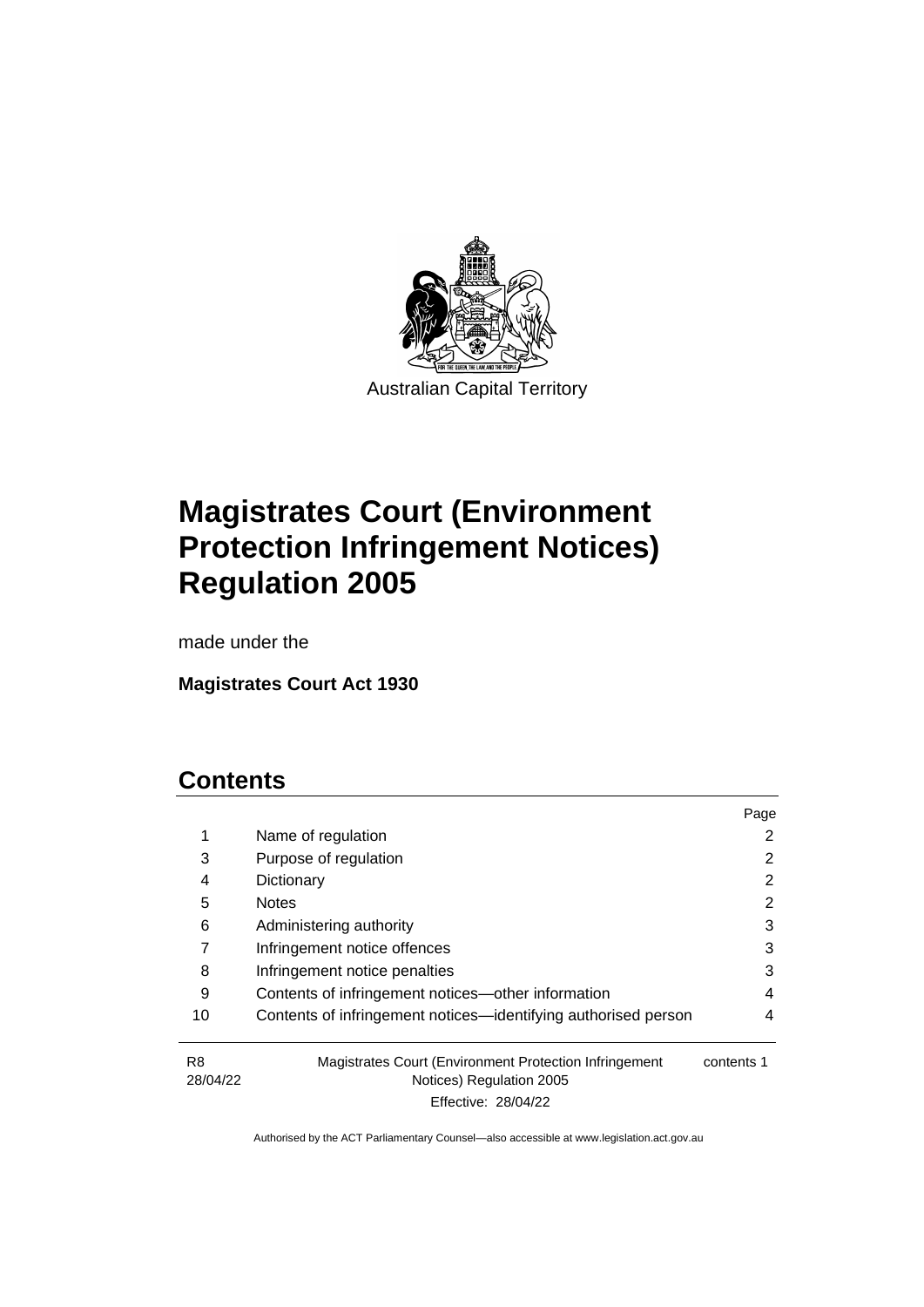#### **Contents**

**[Endnotes](#page-15-0)**

| 11                | Contents of reminder notices—identifying authorised person                              | Page<br>4 |
|-------------------|-----------------------------------------------------------------------------------------|-----------|
| 12                | Authorised people for infringement notice offences                                      | 5         |
| <b>Schedule 1</b> | <b>Environment protection legislation</b><br>infringement notice offences and penalties | 6         |
| <b>Part 1.1</b>   | <b>Environment Protection Act 1997</b>                                                  | 6         |
| <b>Part 1.2</b>   | <b>Environment Protection Regulation 2005</b>                                           | 8         |
| <b>Dictionary</b> |                                                                                         | 11        |
|                   |                                                                                         |           |

|   | About the endnotes     | 12 |
|---|------------------------|----|
| 2 | Abbreviation key       | 12 |
| 3 | Legislation history    | 13 |
| 4 | Amendment history      | 15 |
| 5 | Earlier republications | 16 |

### contents 2 Magistrates Court (Environment Protection Infringement Notices) Regulation 2005 Effective: 28/04/22

R8 28/04/22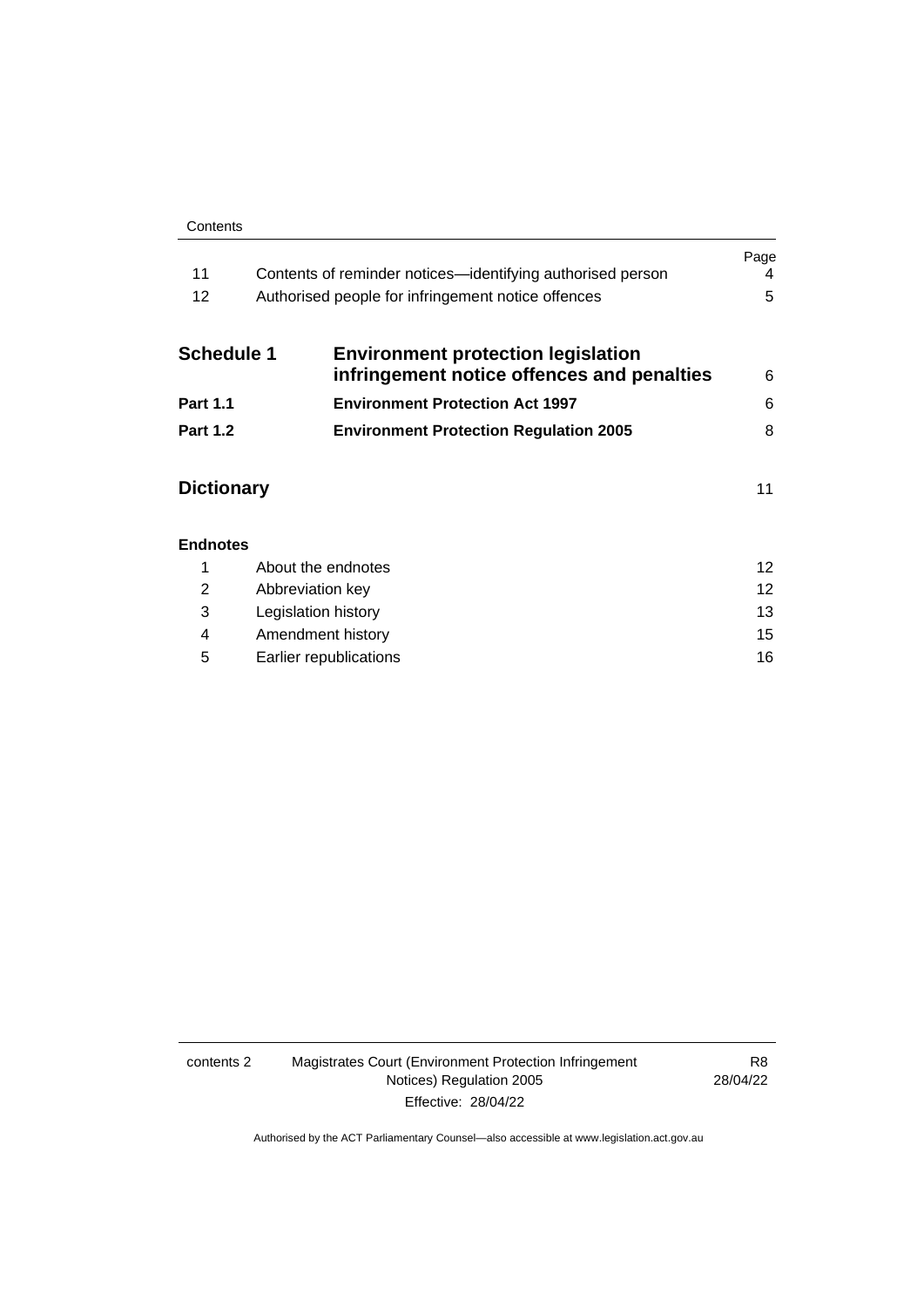

# **Magistrates Court (Environment Protection Infringement Notices) Regulation 2005**

made under the

**[Magistrates Court Act](http://www.legislation.act.gov.au/a/1930-21) 1930**

R8 28/04/22

ֺ֝

Magistrates Court (Environment Protection Infringement Notices) Regulation 2005 Effective: 28/04/22

page 1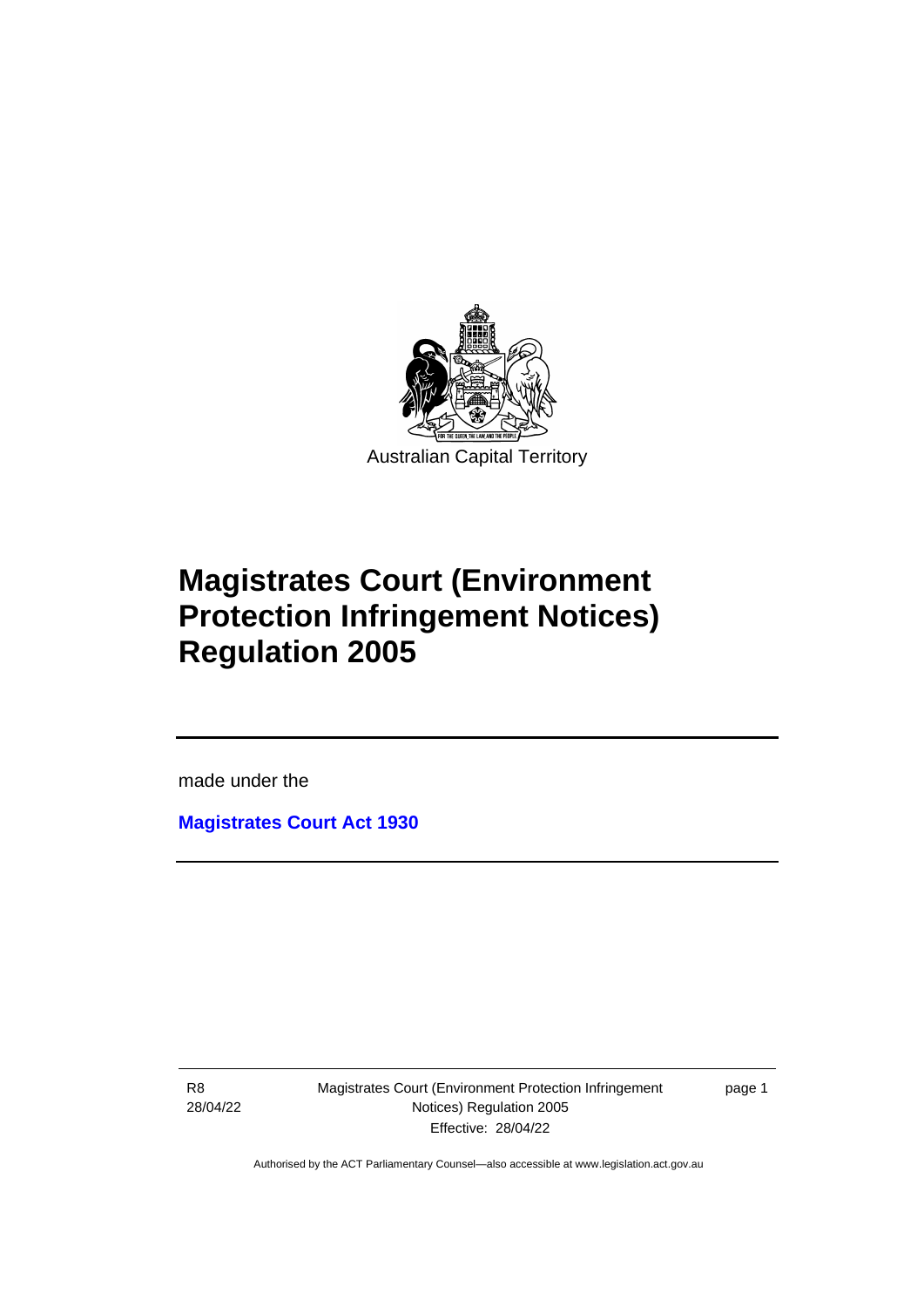# <span id="page-5-0"></span>**1 Name of regulation**

This regulation is the *Magistrates Court (Environment Protection Infringement Notices) Regulation 2005*.

### <span id="page-5-1"></span>**3 Purpose of regulation**

The purpose of this regulation is to provide for infringement notices under the *[Magistrates Court Act 1930](http://www.legislation.act.gov.au/a/1930-21)*, part 3.8 for certain offences against the environment protection legislation.

*Note* The *[Magistrates Court Act 1930](http://www.legislation.act.gov.au/a/1930-21)*, pt 3.8 provides a system of infringement notices for offences against various Acts. The infringement notice system is intended to provide an alternative to prosecution.

# <span id="page-5-2"></span>**4 Dictionary**

The dictionary at the end of this regulation is part of this regulation.

*Note 1* The dictionary at the end of this regulation defines certain terms used in this regulation, and includes references (*signpost definitions*) to other terms defined elsewhere.

> For example, the signpost definition '*authorised officer*—see the *[Environment Protection Act 1997](http://www.legislation.act.gov.au/a/1997-92)*, dictionary.' means that the term 'authorised officer' is defined in that dictionary and the definition applies to this regulation.

*Note* 2 A definition in the dictionary (including a signpost definition) applies to the entire regulation unless the definition, or another provision of the regulation, provides otherwise or the contrary intention otherwise appears (se[e Legislation Act,](http://www.legislation.act.gov.au/a/2001-14) s  $155$  and s  $156$  (1)).

### <span id="page-5-3"></span>**5 Notes**

A note included in this regulation is explanatory and is not part of this regulation.

*Note* See the [Legislation Act,](http://www.legislation.act.gov.au/a/2001-14) s 127 (1), (4) and (5) for the legal status of notes.

R8 28/04/22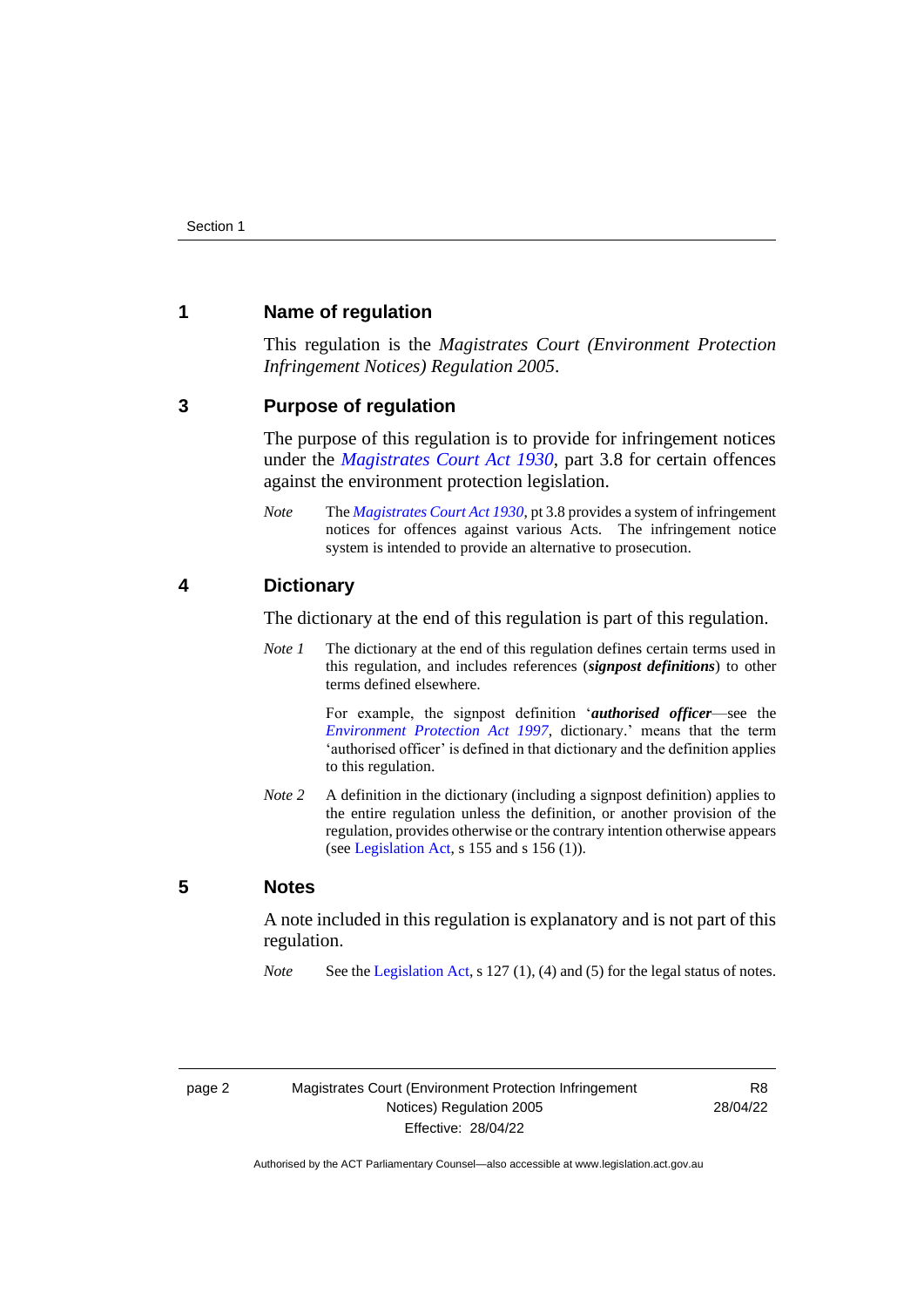# <span id="page-6-0"></span>**6 Administering authority**

The administering authority for an infringement notice offence against the environment protection legislation is the environment protection authority.

### <span id="page-6-1"></span>**7 Infringement notice offences**

The *[Magistrates Court Act 1930](http://www.legislation.act.gov.au/a/1930-21)*, part 3.8 applies to an offence against a provision of the environment protection legislation mentioned in schedule 1, column 2.

# <span id="page-6-2"></span>**8 Infringement notice penalties**

- (1) The penalty payable by an individual for an offence against the environment protection legislation, under an infringement notice for the offence, is the amount mentioned in schedule 1, column 4 of the item applying to the offence or, if there is more than 1 amount mentioned in the column, the amount applying to the individual.
- (2) The penalty payable by a corporation for an offence against the environment protection legislation, under an infringement notice for the offence, is 5 times the amount mentioned in schedule 1, column 4 of the item applying to the offence or, if there is more than 1 amount mentioned in the column, the amount applying to the corporation.
- (3) The cost of serving a reminder notice for an infringement notice offence against the environment protection legislation is \$34.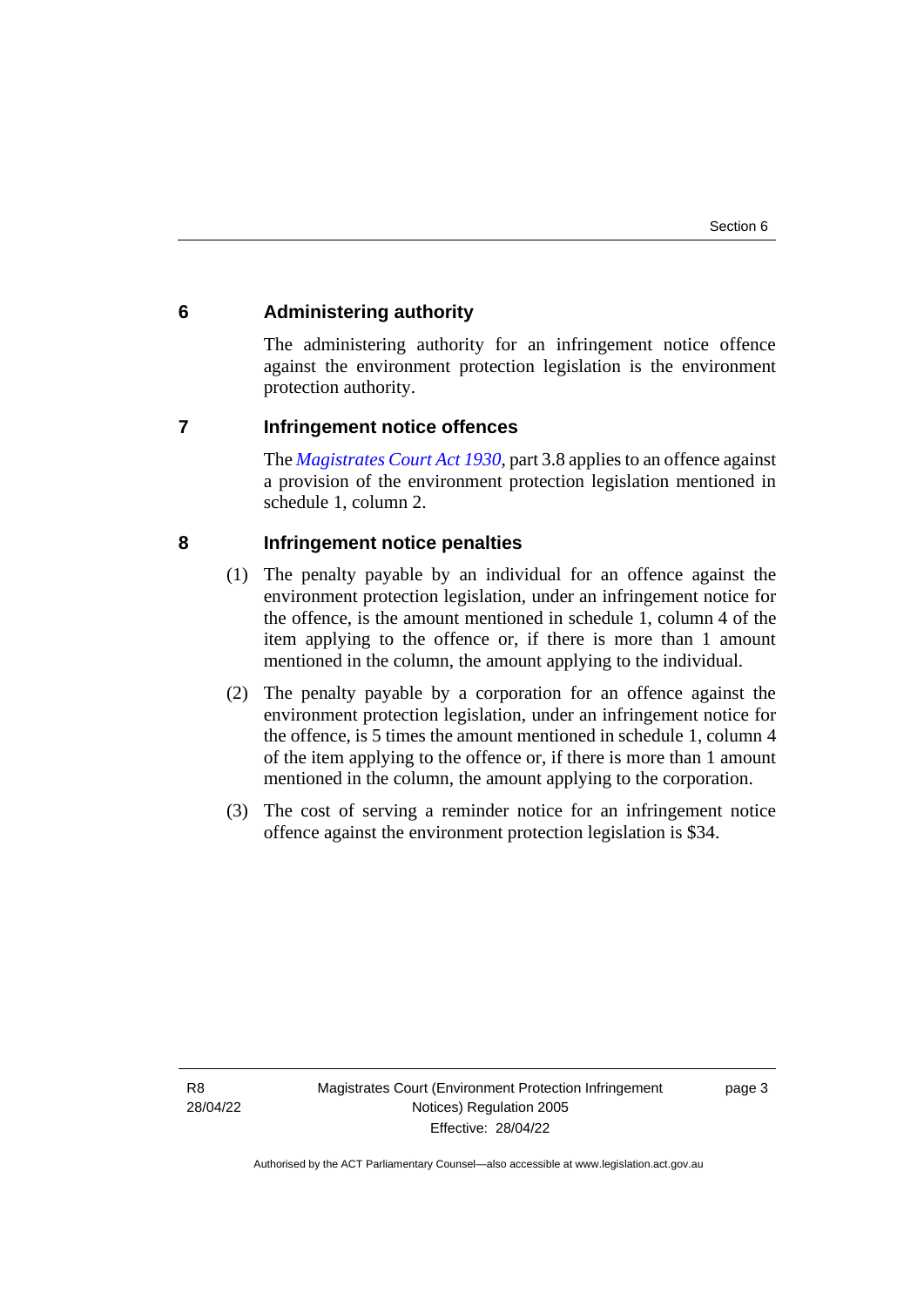# <span id="page-7-0"></span>**9 Contents of infringement notices—other information**

- (1) An infringement notice served on a company by an authorised person for an infringement notice offence against the environment protection legislation must include the company's ACN.
	- *Note* The requirement under this section is additional to the requirement under the *[Magistrates Court Act 1930](http://www.legislation.act.gov.au/a/1930-21)*, s 121 (1) (c).
- (2) In this section:

*company* means a company registered under the [Corporations Act.](http://www.comlaw.gov.au/Series/C2004A00818)

# <span id="page-7-1"></span>**10 Contents of infringement notices—identifying authorised person**

An infringement notice served on a person by an authorised person for an infringement notice offence against the environment protection legislation must identify the authorised person by—

- (a) the authorised person's full name, or surname and initials; or
- (b) any unique number given, for this regulation, to the authorised person by the administering authority.

# <span id="page-7-2"></span>**11 Contents of reminder notices—identifying authorised person**

A reminder notice served on a person by an authorised person for an infringement notice offence against the environment protection legislation must identify the authorised person by—

- (a) the authorised person's full name, or surname and initials; or
- (b) any unique number given, for this regulation, to the authorised person by the administering authority.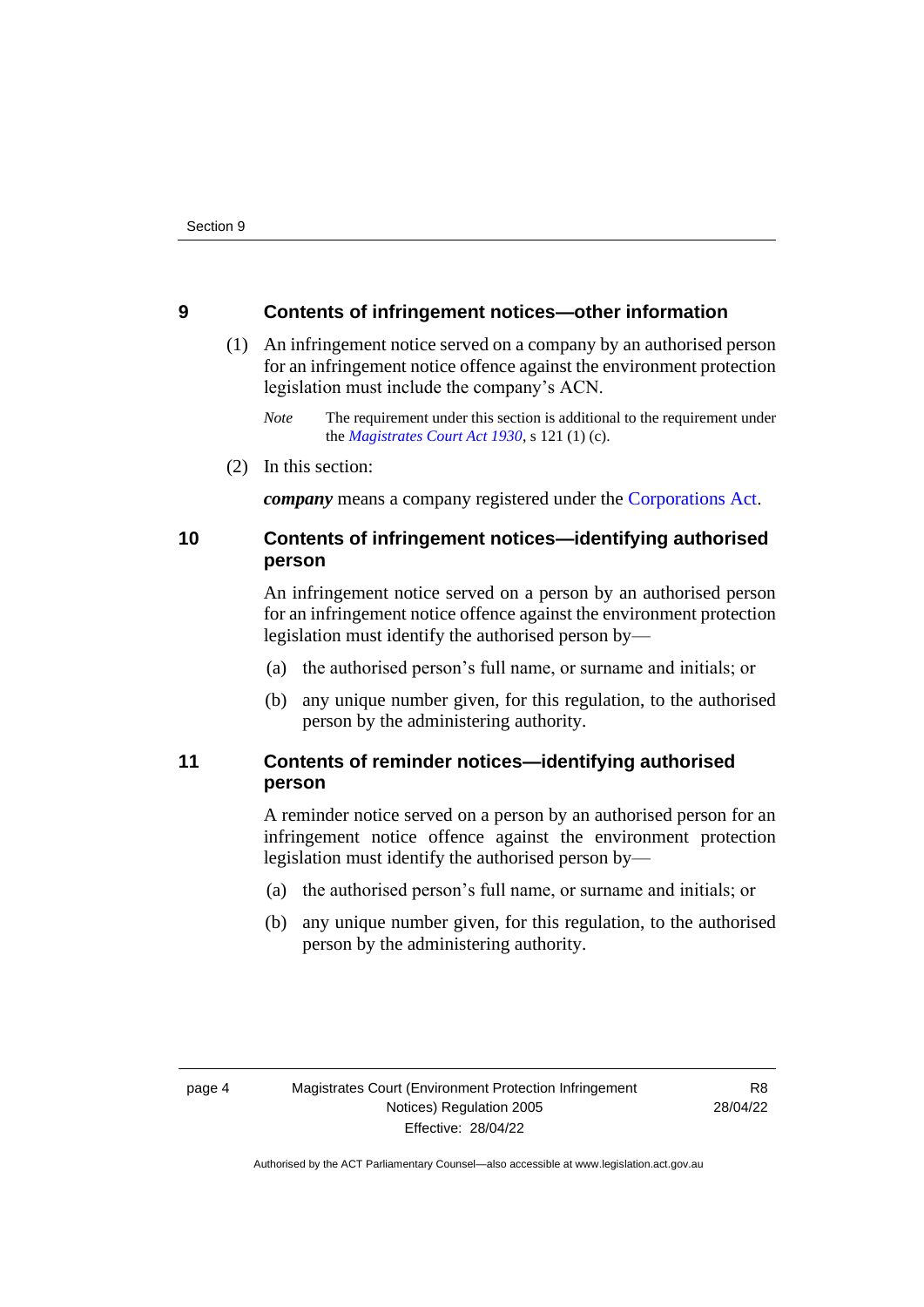# <span id="page-8-0"></span>**12 Authorised people for infringement notice offences**

An authorised officer may serve the following:

- (a) an infringement notice for an infringement notice offence against the environment protection legislation;
- (b) a reminder notice for an infringement notice offence against the environment protection legislation.
- *Note* For how documents may be served, see th[e Legislation Act,](http://www.legislation.act.gov.au/a/2001-14) pt 19.5.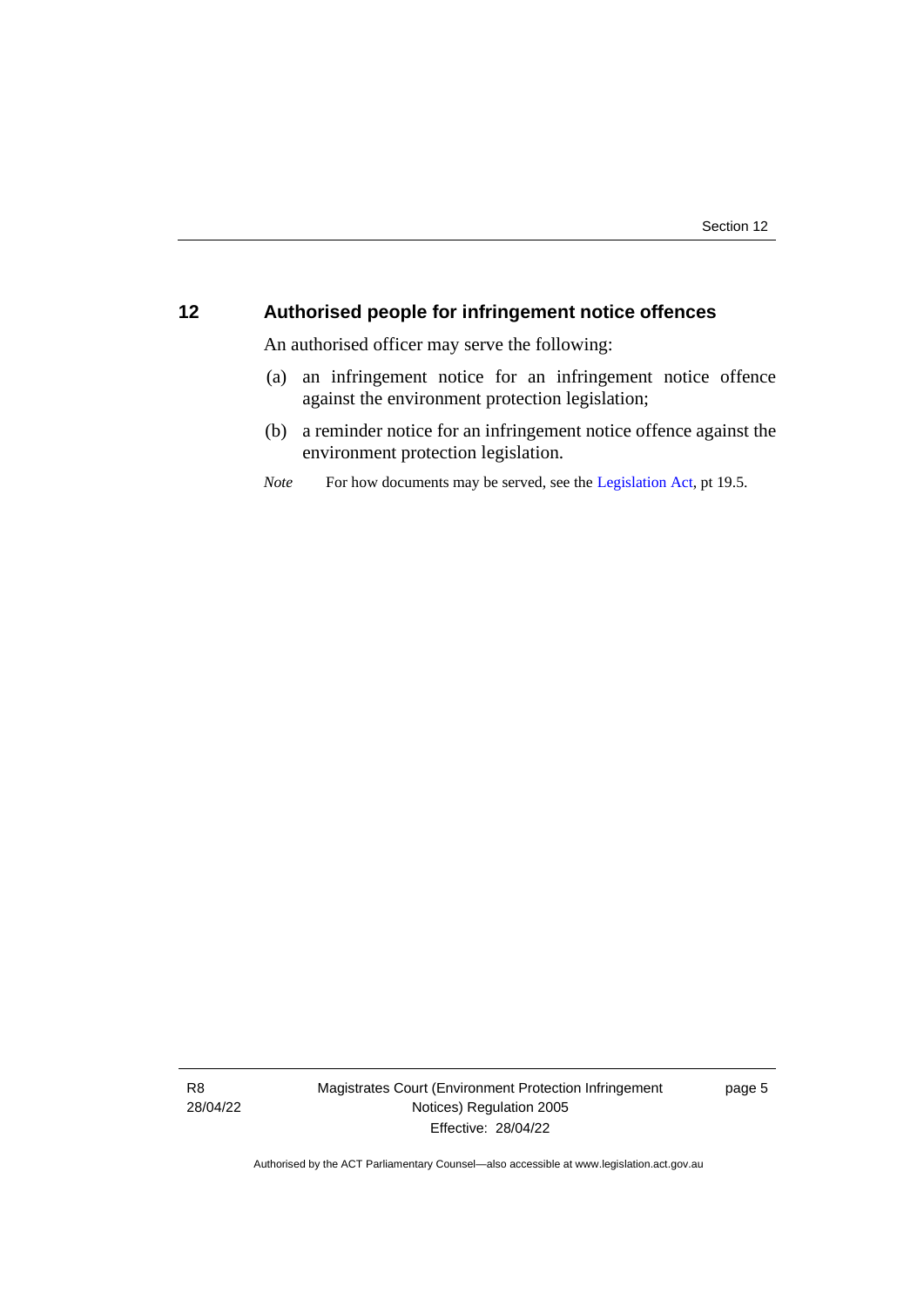# <span id="page-9-0"></span>**Schedule 1 Environment protection legislation infringement notice offences and penalties**

<span id="page-9-1"></span>(see s 7 and s 8)

# **Part 1.1 Environment Protection Act 1997**

| column 1<br>item | column <sub>2</sub><br>offence provision and, if relevant,<br>case | column 3<br>offence penalty<br>(penalty units) | column 4<br>infringement<br>penalty (\$) |
|------------------|--------------------------------------------------------------------|------------------------------------------------|------------------------------------------|
| $\mathbf{1}$     | 42(1)                                                              | 200                                            | 1 0 0 0                                  |
| $\overline{2}$   | 42(2)                                                              | 200                                            | 1 0 0 0                                  |
| 3                | 44(1)                                                              | 200                                            | 1 000                                    |
| $\overline{4}$   | 45(1)                                                              | 200                                            | 1 0 0 0                                  |
| 5                | 67                                                                 | 10                                             | 50                                       |
| 6                | 69(3)                                                              | 50                                             | 500                                      |
| 7                | 71 $(3)$ $(a)$                                                     |                                                |                                          |
| 7.1              | if notice under 71 $(1)(c)$                                        | 50                                             | 500                                      |
| 7.2              | if notice under $71(2)(a)$                                         | 50                                             | 500                                      |
| 8                | 71(3)(b)                                                           | 50                                             | 500                                      |
| 9                | 76(5)                                                              | 50                                             | 500                                      |
| 10               | 77(3)                                                              | 50                                             | 500                                      |
| 11               | 78(5)                                                              | 50                                             | 500                                      |
| 12               | 82(3)                                                              | 50                                             | 500                                      |

page 6 Magistrates Court (Environment Protection Infringement Notices) Regulation 2005 Effective: 28/04/22

R8 28/04/22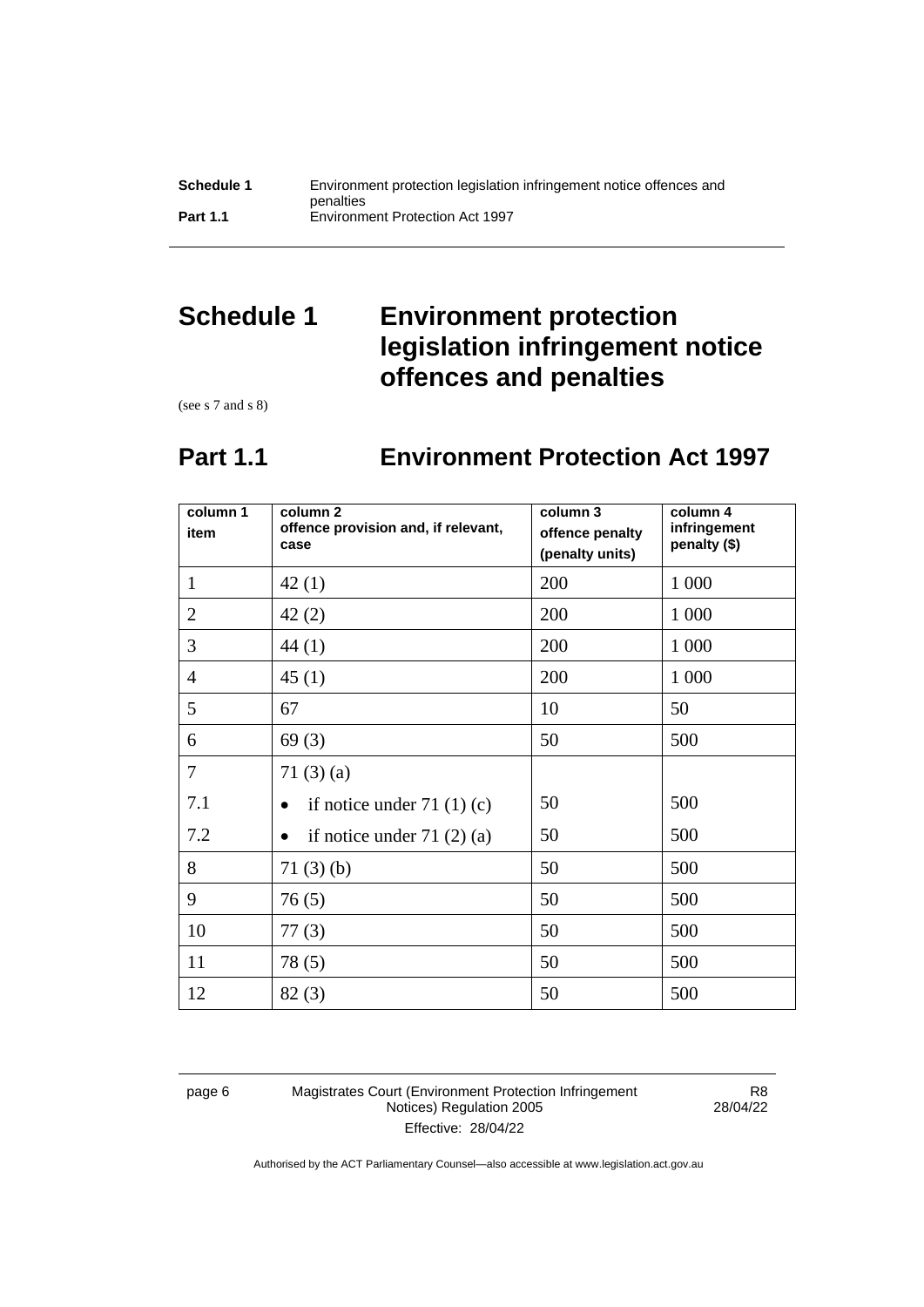| Environment protection legislation infringement notice offences and | Schedule 1      |
|---------------------------------------------------------------------|-----------------|
| penalties                                                           |                 |
| Environment Protection Act 1997                                     | <b>Part 1.1</b> |

| column 1<br>item | column <sub>2</sub><br>offence provision and, if relevant,<br>case | column 3<br>offence penalty<br>(penalty units) | column 4<br>infringement<br>penalty (\$) |
|------------------|--------------------------------------------------------------------|------------------------------------------------|------------------------------------------|
| 13               | 84(3)(a)                                                           |                                                |                                          |
| 13.1             | if notice under $84(1)(c)$                                         | 50                                             | 500                                      |
| 13.2             | if notice under $84(2)(a)$<br>٠                                    | 50                                             | 500                                      |
| 14               | $84(3)$ (b)                                                        | 50                                             | 500                                      |
| 15               | 92 (4)—if failure to comply<br>with $92(1)$                        | 50                                             | 1 000                                    |
| 16               | 134                                                                | 100                                            | 500                                      |
| 17               | 139(3)                                                             | 50                                             | 500                                      |
| 18               | 141                                                                | 50                                             | 100                                      |
| 19               | 142                                                                | 100                                            | 500                                      |
| 20               | 148(1)                                                             | 20                                             | 250                                      |
| 21               | 149(1)                                                             | 20                                             | 250                                      |
| 22               | 149(4)                                                             | 50                                             | 250                                      |
| 23               | 159A(1)                                                            | 10                                             | 100                                      |

R8 28/04/22 page 7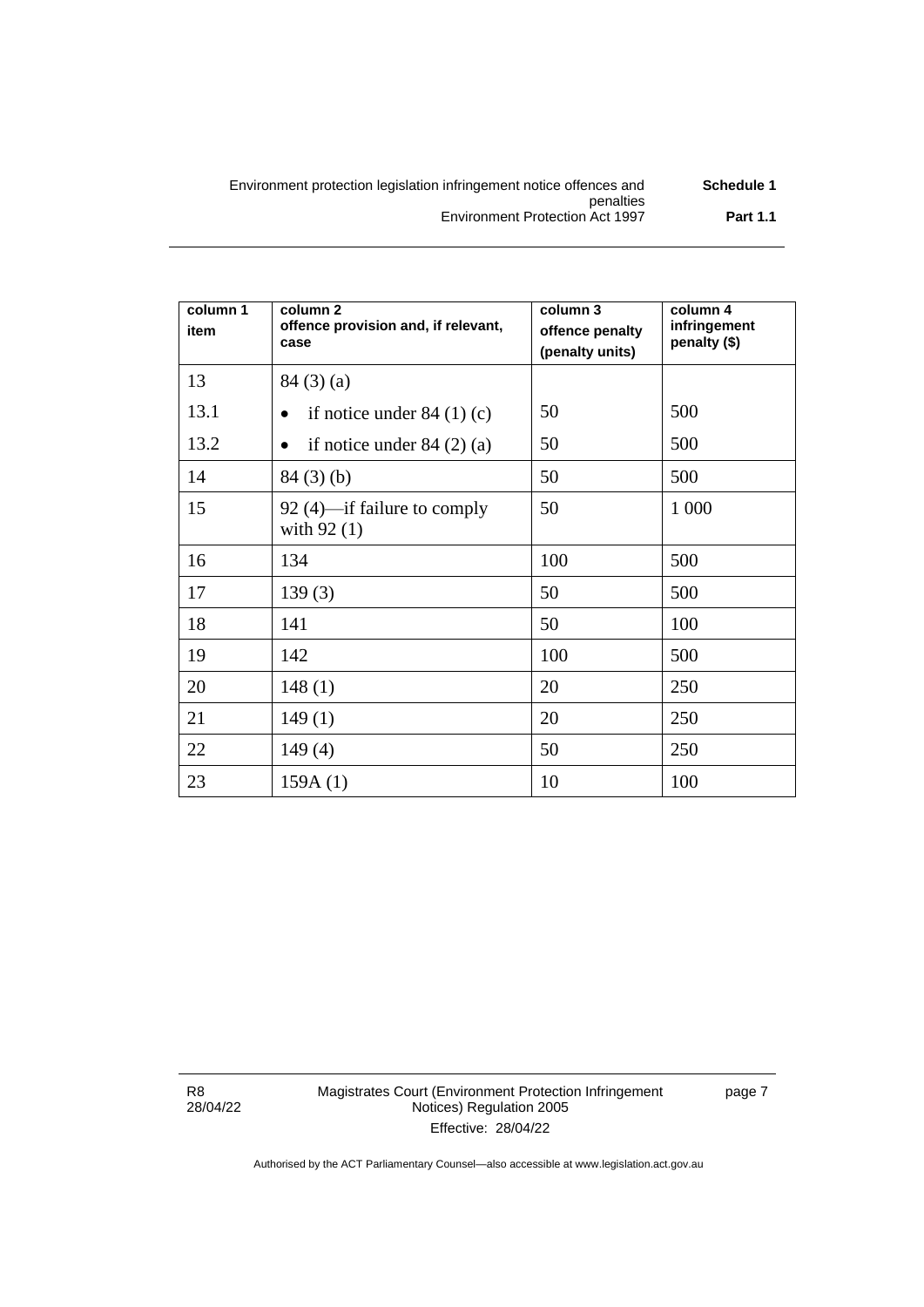| Schedule 1      | Environment protection legislation infringement notice offences and |
|-----------------|---------------------------------------------------------------------|
|                 | penalties                                                           |
| <b>Part 1.2</b> | Environment Protection Regulation 2005                              |

# <span id="page-11-0"></span>**Part 1.2 Environment Protection Regulation 2005**

| column 1<br>item | column 2<br>offence provision and, if relevant,<br>case | column 3<br>offence penalty<br>(penalty units) | column 4<br>infringement<br>penalty<br>$($ \$) |
|------------------|---------------------------------------------------------|------------------------------------------------|------------------------------------------------|
| $\mathbf{1}$     | 9(1)                                                    | 5                                              | 100                                            |
| $\overline{2}$   | $10(1)$ (b) (i)                                         | 10                                             | 120                                            |
| 3                | $10(1)$ (b) (ii)                                        | 10                                             | 120                                            |
| $\overline{4}$   | $10(3)$ (b) (i)                                         | 10                                             | 120                                            |
| 5                | $10(3)$ (b) (ii)                                        | 10                                             | 120                                            |
| 6                | 11(5)                                                   | 10                                             | 120                                            |
| $\tau$           | 12(1)                                                   | 5                                              | 100                                            |
| 8                | 14(3)                                                   | 10                                             | 300                                            |
| 9                | 14(4)                                                   | 10                                             | 300                                            |
| 10               | 14A(1)                                                  | 10                                             | 300                                            |
| 11               | 15(1)                                                   | 10                                             | 200                                            |
| 12               | 15(2)                                                   | 10                                             | 200                                            |
| 13               | 39(1)                                                   | 10                                             | 200                                            |
| 14               | 39(2)                                                   | 10                                             | 200                                            |
| 15               | 40(1)                                                   | 10                                             | 120                                            |
| 16               | 40(2)                                                   | 10                                             | 120                                            |
| 17               | 44(1)                                                   | 10                                             | 175                                            |
| 18               | 44(2)                                                   | 10                                             | 100                                            |
| 19               | 45 $(1)(a)$                                             | 10                                             | 100                                            |

page 8 Magistrates Court (Environment Protection Infringement Notices) Regulation 2005 Effective: 28/04/22

R8 28/04/22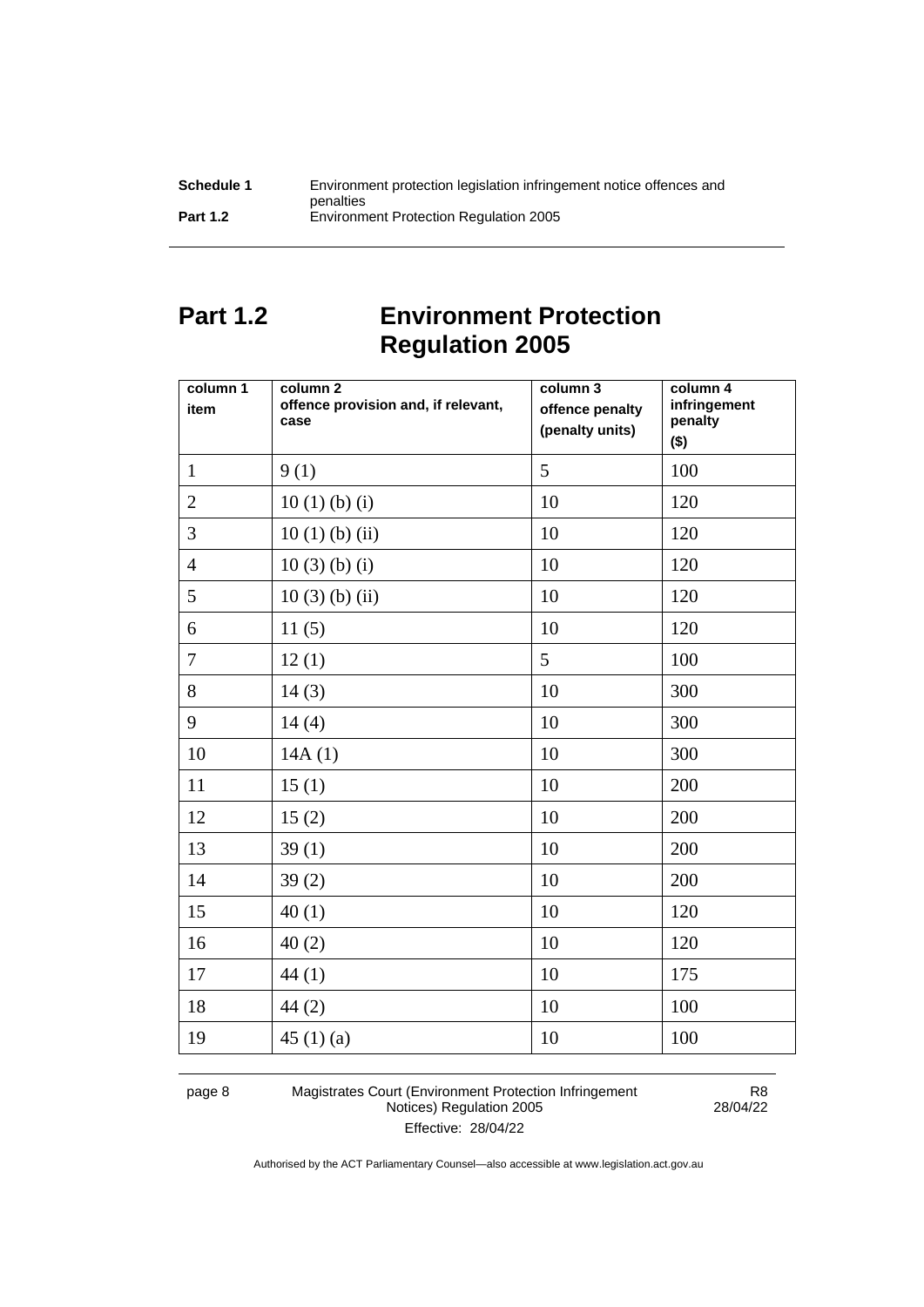| Schedule 1      | Environment protection legislation infringement notice offences and |
|-----------------|---------------------------------------------------------------------|
|                 | penalties                                                           |
| <b>Part 1.2</b> | <b>Environment Protection Regulation 2005</b>                       |

| column 1<br>item | column <sub>2</sub><br>offence provision and, if relevant,<br>case | column 3<br>offence penalty<br>(penalty units) | column 4<br>infringement<br>penalty<br>$($ \$) |
|------------------|--------------------------------------------------------------------|------------------------------------------------|------------------------------------------------|
| 20               | 45 $(1)$ $(b)$                                                     | 10                                             | 100                                            |
| 21               | 46(1)                                                              | 10                                             | 100                                            |
| 22               | 47(1)                                                              | 10                                             | 175                                            |
| 23               | 47(2)                                                              | $10\,$                                         | 175                                            |
| 24               | 48(2)                                                              | 10                                             | 100                                            |
| 25               | 49(2)                                                              | 10                                             | 100                                            |
| 26               | 50(1)                                                              | 10                                             | 200                                            |
| 27               | 55(1)                                                              | 10                                             | 100                                            |
| 28               | 55(2)                                                              | 10                                             | 100                                            |
| 29               | 55A $(1)$                                                          | 10                                             | 100                                            |
| 30               | 55A $(2)$                                                          | 10                                             | 100                                            |
| 31               | 55B $(1)$                                                          | 10                                             | 100                                            |
| 32               | 55F(1)                                                             | 10                                             | 100                                            |
| 33               | 55 $G(1)$                                                          | 10                                             | 100                                            |
| 34               | 55H(1)                                                             | 10                                             | 100                                            |
| 35               | 55I(1)                                                             | 10                                             | 100                                            |
| 36               | 55 $J(1)$                                                          | 10                                             | 100                                            |
| 37               | 55K(1)                                                             | 10                                             | 100                                            |
| 38               | 55L(1)                                                             | 10                                             | 100                                            |
| 39               | 58(1)                                                              | 10                                             | 100                                            |
| 40               | 58(2)                                                              | 10                                             | 100                                            |

| R8       |  |
|----------|--|
| 28/04/22 |  |

Magistrates Court (Environment Protection Infringement Notices) Regulation 2005 Effective: 28/04/22

page 9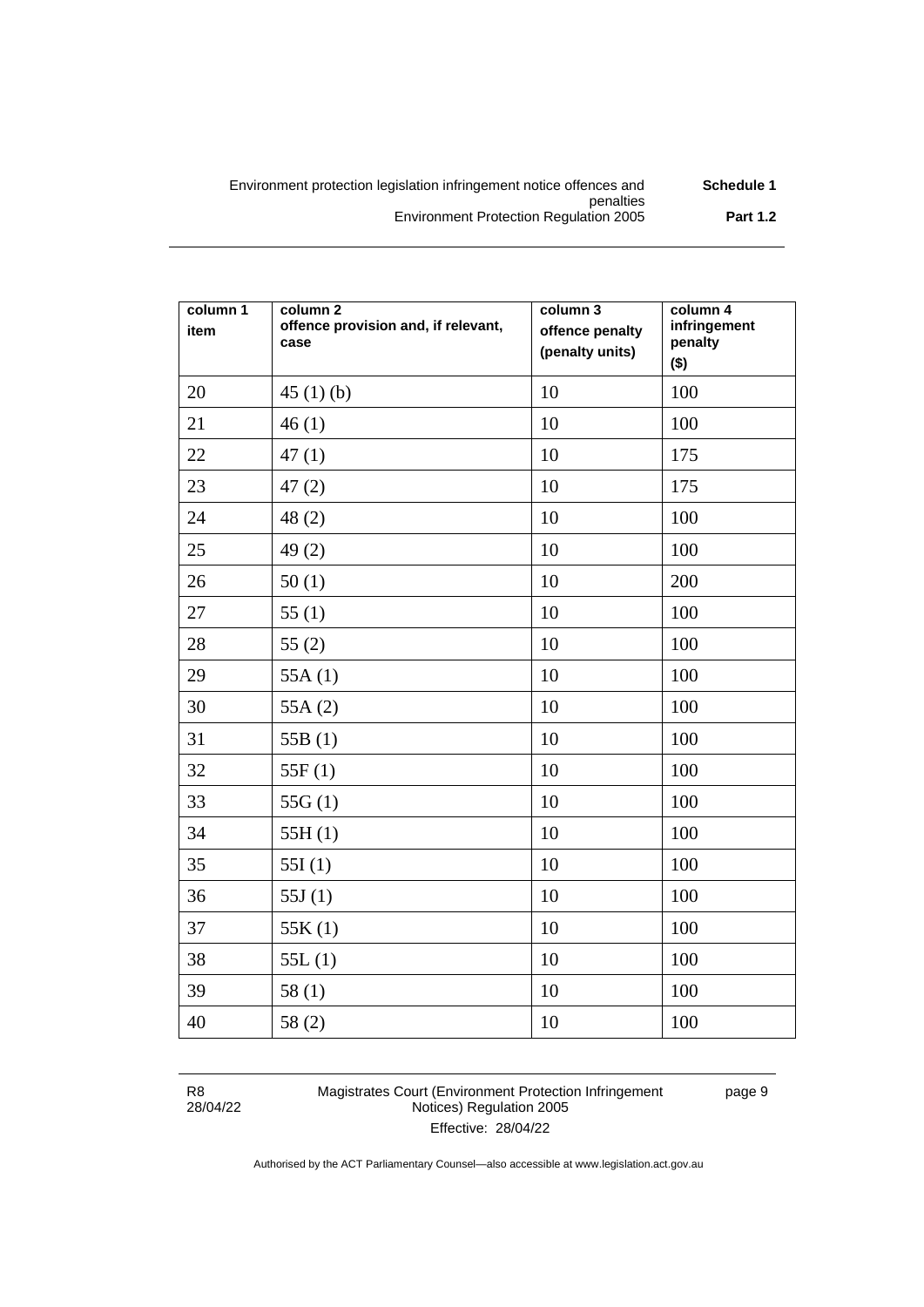| Schedule 1      | Environment protection legislation infringement notice offences and |
|-----------------|---------------------------------------------------------------------|
|                 | penalties                                                           |
| <b>Part 1.2</b> | <b>Environment Protection Regulation 2005</b>                       |

| column 1<br>item | column 2<br>offence provision and, if relevant,<br>case | column 3<br>offence penalty<br>(penalty units) | column 4<br>infringement<br>penalty<br>$($ \$) |
|------------------|---------------------------------------------------------|------------------------------------------------|------------------------------------------------|
| 41               | 59(1)                                                   | 10                                             | 100                                            |
| 42               | 59(2)                                                   | 10                                             | 100                                            |
| 43               | 60(1)                                                   | 5                                              | 100                                            |
| 44               | 60(2)                                                   | 5                                              | 100                                            |
| 45               | 61(1)                                                   | 10                                             | 100                                            |
| 46               | 66B                                                     | 10                                             | 175                                            |
| 47               | 66C                                                     | 10                                             | 175                                            |

page 10 Magistrates Court (Environment Protection Infringement Notices) Regulation 2005 Effective: 28/04/22

R8 28/04/22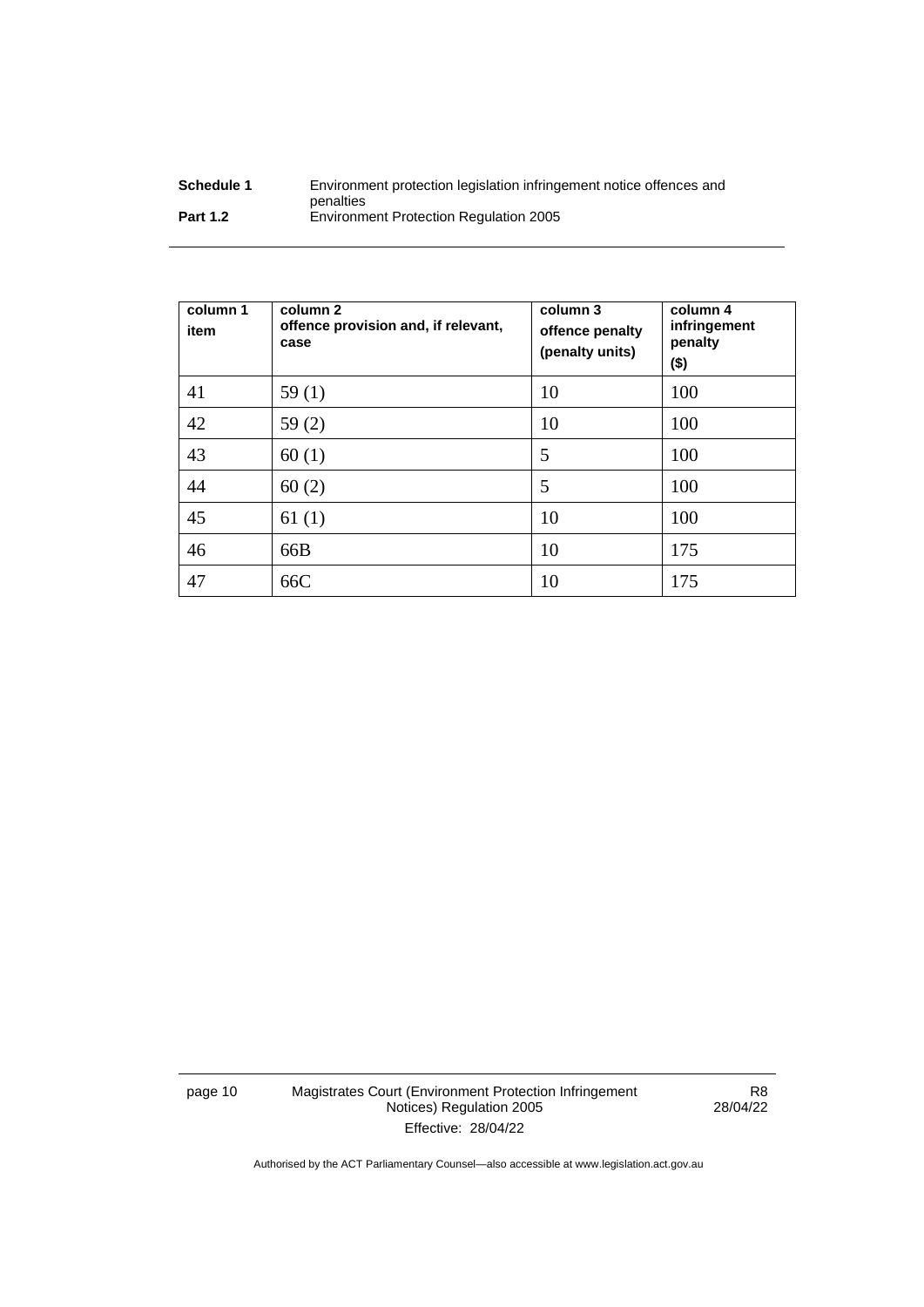# <span id="page-14-0"></span>**Dictionary**

(see  $s$  4)

- *Note 1* The [Legislation Act](http://www.legislation.act.gov.au/a/2001-14) contains definitions and other provisions relevant to this regulation.
- *Note 2* For example, the [Legislation Act,](http://www.legislation.act.gov.au/a/2001-14) dict, pt 1, defines the following terms:
	- corporation
	- Corporations Act
	- environment protection authority
	- individual.
- *Note 3* Terms used in this regulation have the same meaning that they have in the *[Magistrates Court Act](http://www.legislation.act.gov.au/a/1930-21) 1930* (see [Legislation Act,](http://www.legislation.act.gov.au/a/2001-14) s 148). For example, the following terms are defined in the *[Magistrates Court](http://www.legislation.act.gov.au/a/1930-21)  Act [1930](http://www.legislation.act.gov.au/a/1930-21)*, dict:
	- administering authority
	- authorised person
	- infringement notice
	- infringement notice offence
	- reminder notice.

*authorised officer*—see the *[Environment Protection Act 1997](http://www.legislation.act.gov.au/a/1997-92)*, dictionary.

*environment protection legislation* means—

- (a) the *[Environment Protection Act 1997](http://www.legislation.act.gov.au/a/1997-92)*; and
- (b) the *[Environment Protection Regulation 2005](http://www.legislation.act.gov.au/sl/2005-38)*.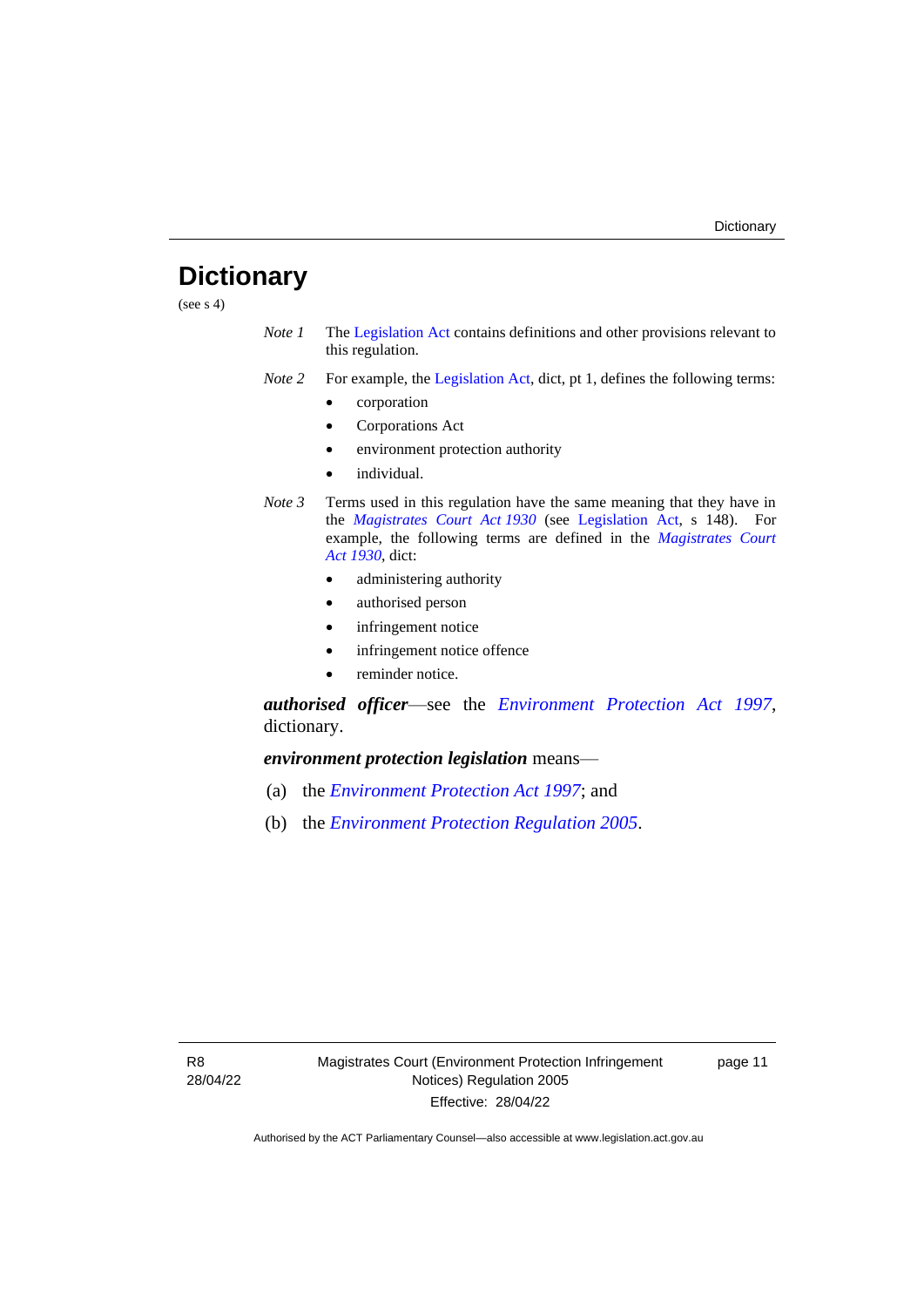1 About the endnotes

# <span id="page-15-1"></span><span id="page-15-0"></span>**Endnotes**

# **1 About the endnotes**

Amending and modifying laws are annotated in the legislation history and the amendment history. Current modifications are not included in the republished law but are set out in the endnotes.

Not all editorial amendments made under the *[Legislation Act 2001](http://www.legislation.act.gov.au/a/2001-14)*, part 11.3 are annotated in the amendment history. Full details of any amendments can be obtained from the Parliamentary Counsel's Office.

Uncommenced amending laws are not included in the republished law. The details of these laws are underlined in the legislation history. Uncommenced expiries are underlined in the legislation history and amendment history.

If all the provisions of the law have been renumbered, a table of renumbered provisions gives details of previous and current numbering.

The endnotes also include a table of earlier republications.

| $A = Act$<br>$AF =$ Approved form            | $NI =$ Notifiable instrument<br>$o = order$ |
|----------------------------------------------|---------------------------------------------|
| $am = amended$                               | $om = omitted/repealed$                     |
| $amdt = amendment$                           | $ord = ordinance$                           |
| $AR = Assembly$ resolution                   | $orig = original$                           |
| $ch = chapter$                               | par = paragraph/subparagraph                |
| $CN =$ Commencement notice                   | $pres = present$                            |
| $def = definition$                           | $prev = previous$                           |
| $DI = Disallowable instrument$               | $(\text{prev}) = \text{previously}$         |
| $dict = dictionary$                          | $pt = part$                                 |
| $disallowed = disallowed by the Legislative$ | $r = rule/subrule$                          |
|                                              |                                             |
| Assembly                                     | $reloc = relocated$                         |
| $div = division$                             | $remum = renumbered$                        |
| $exp = expires/expired$                      | $R[X]$ = Republication No                   |
| $Gaz = gazette$                              | $RI =$ reissue                              |
| $hdg =$ heading                              | $s = section/subsection$                    |
| $IA = Interpretation Act 1967$               | $sch = schedule$                            |
| ins = inserted/added                         | $sdiv = subdivision$                        |
| $LA =$ Legislation Act 2001                  | $SL = Subordinate$ law                      |
| $LR =$ legislation register                  | $sub =$ substituted                         |
| LRA = Legislation (Republication) Act 1996   | underlining = whole or part not commenced   |
| $mod = modified/modification$                | or to be expired                            |

# <span id="page-15-2"></span>**2 Abbreviation key**

page 12 Magistrates Court (Environment Protection Infringement Notices) Regulation 2005 Effective: 28/04/22

R8 28/04/22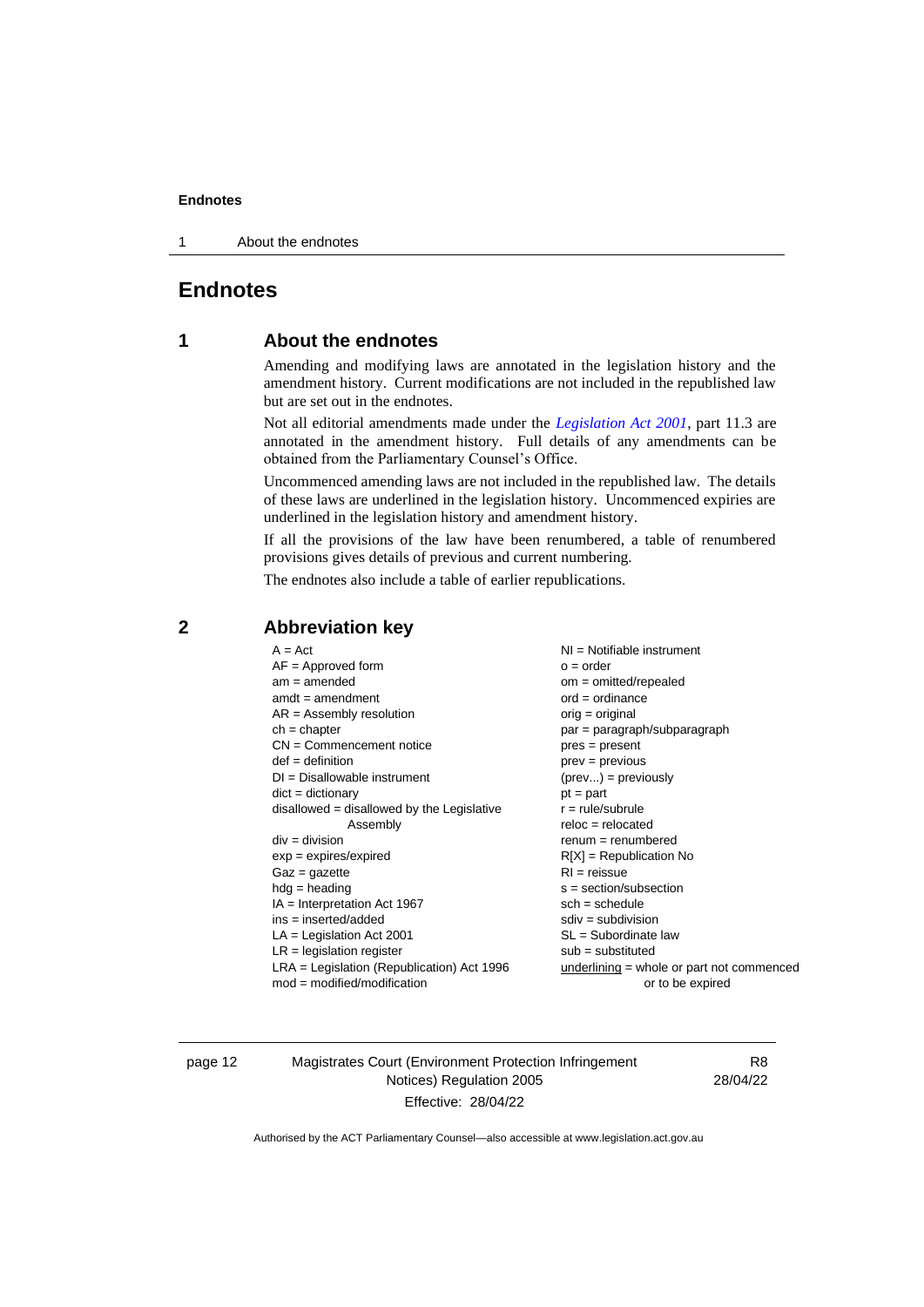### <span id="page-16-0"></span>**3 Legislation history**

### **Magistrates Court (Environment Protection Infringement Notices) Regulation 2005 SL2005-37**

notified LR 11 November 2005

s 1, s 2 commenced 11 November 2005 (LA s 75 (1)) remainder commenced 12 November 2005 (s 2 and see [Statute Law](http://www.legislation.act.gov.au/a/2005-20)  [Amendment Act 2005](http://www.legislation.act.gov.au/a/2005-20) A2005-20, s 2 (2) and LA s 79)

as amended by

### **[Statute Law Amendment Act 2007](http://www.legislation.act.gov.au/a/2007-3) A2007-3 sch 3 pt 3.66**

notified LR 22 March 2007 s 1, s 2 taken to have commenced 1 July 2006 (LA s 75 (2)) sch 3 pt 3.66 commenced 12 April 2007 (s 2 (1))

### **[Environment Protection \(Fuel Sales Data\) Amendment Act 2007](http://www.legislation.act.gov.au/a/2007-17) A2007-17 pt 3**

notified LR 14 June 2007 s 1, s 2 commenced 14 June 2007 (LA s 75 (1)) pt 3 commenced 1 July 2007 (s 2)

### **[Justice and Community Safety Legislation Amendment Act 2008](http://www.legislation.act.gov.au/a/2008-7) A2008-7 sch 1 pt 1.13**

notified LR 16 April 2008 s 1, s 2 commenced 16 April 2008 (LA s 75 (1)) sch 1 pt 1.13 commenced 7 May 2008 (s 2)

### **[Statute Law Amendment Act 2015](http://www.legislation.act.gov.au/a/2015-15) A2015-15 sch 3 pt 3.21**

notified LR 27 May 2015 s 1, s 2 commenced 27 May 2015 (LA s 75 (1)) sch 3 pt 3.21 commenced 10 June 2015 (s 2)

## **[Magistrates Court \(Environment Protection Infringement Notices\)](http://www.legislation.act.gov.au/sl/2015-43)  [Amendment Regulation 2015 \(No 1\)](http://www.legislation.act.gov.au/sl/2015-43) SL2015-43**

notified LR 21 December 2015 s 1, s 2 commenced 21 December 2015 (LA s 75 (1)) remainder commenced 22 December 2015 (s 2)

R8 28/04/22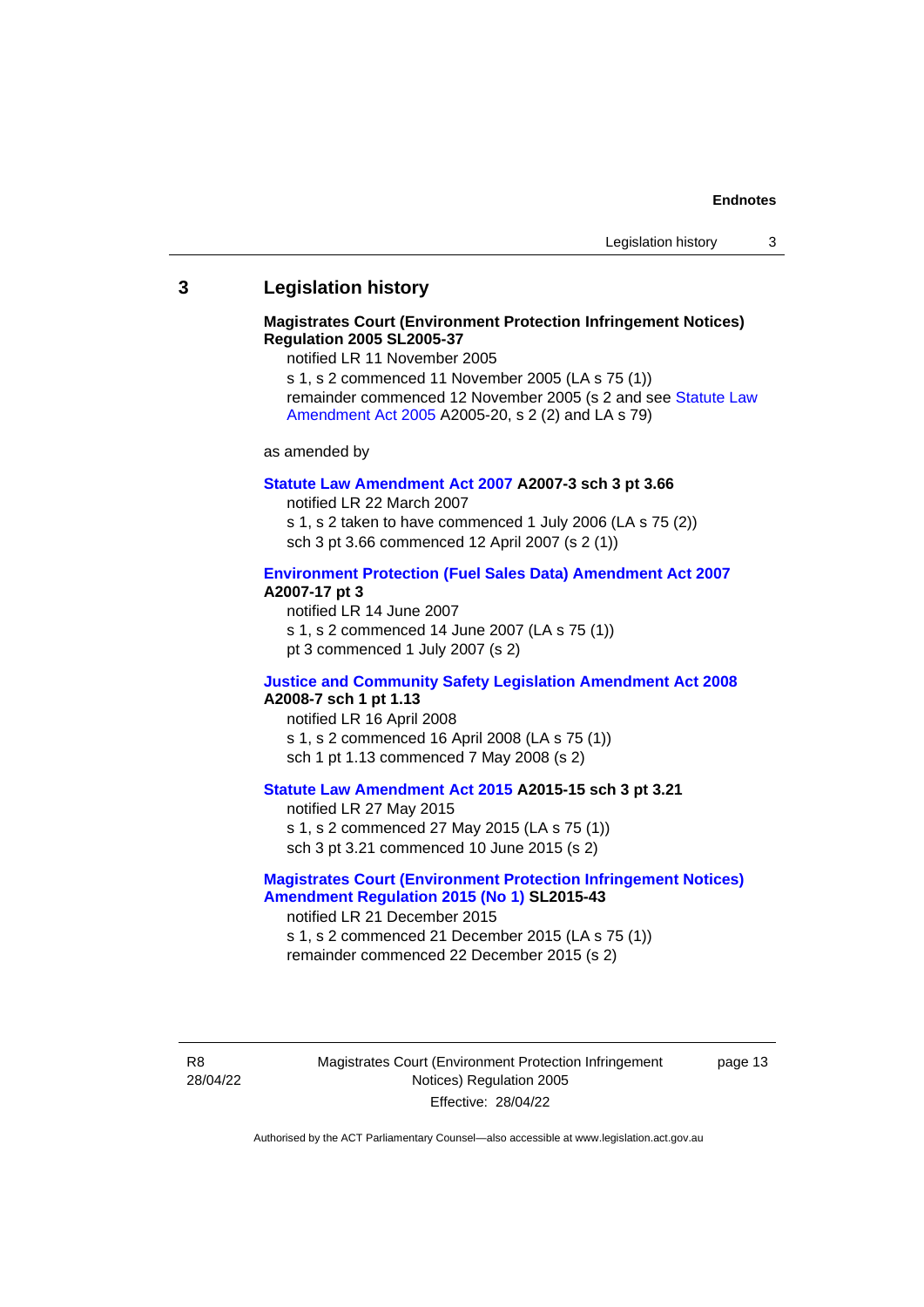3 Legislation history

## **[Red Tape Reduction Legislation Amendment Act 2017](http://www.legislation.act.gov.au/a/2017-17%20/default.asp) A2017-17 pt 8** notified LR 14 June 2017

s 1, s 2 commenced 14 June 2017 (LA s 75 (1)) pt 8 commenced 31 August 2017 (s 2 (2))

### **[Magistrates Court \(Environment Protection Infringement Notices\)](http://www.legislation.act.gov.au/sl/2021-27)  [Amendment Regulation 2021 \(No 1\)](http://www.legislation.act.gov.au/sl/2021-27) SL2021-27**

notified LR 28 October 2021

s 1, s 2 commenced 28 October 2021 (LA s 75 (1)) remainder commenced 28 April 2022 (s 2 and see [Environment](https://www.legislation.act.gov.au/sl/2021-26/) 

[Protection Amendment Regulation 2021 \(No 1\) S](https://www.legislation.act.gov.au/sl/2021-26/)L2021-26 s 2)

page 14 Magistrates Court (Environment Protection Infringement Notices) Regulation 2005 Effective: 28/04/22

R8 28/04/22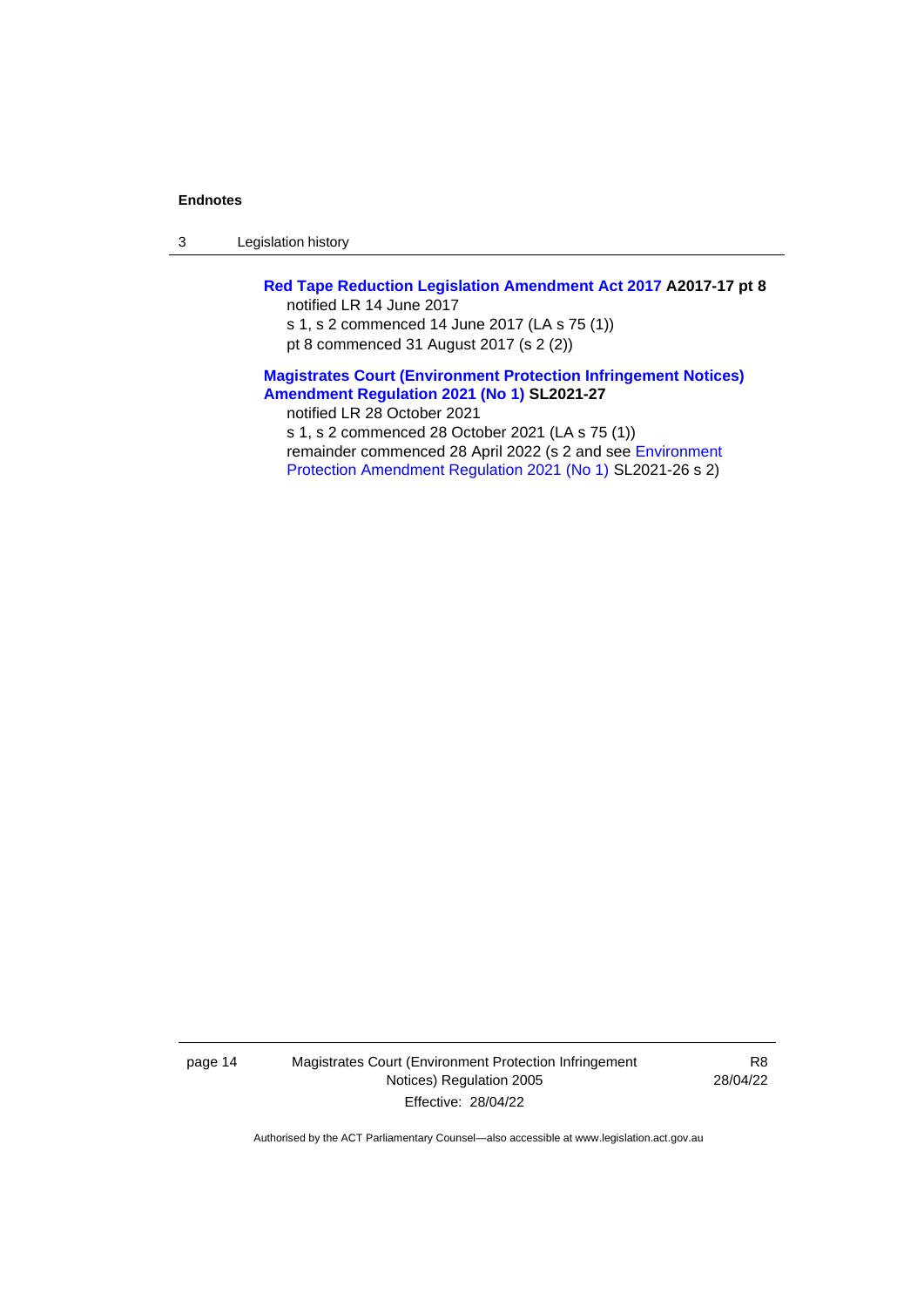Amendment history 4

### <span id="page-18-0"></span>**4 Amendment history**

**Commencement**

om LA s 89 (4) **Dictionary**

s 4 am [A2007-3](http://www.legislation.act.gov.au/a/2007-3) amdt 3.367

**Authorised people for infringement notice offences** am [A2015-15](http://www.legislation.act.gov.au/a/2015-15) amdt 3.96, amdt 3.97

**Expiry—sch 1, pt 1.1** s 13 om [A2008-7](http://www.legislation.act.gov.au/a/2008-7) amdt 1.63

**Environment Protection Act 1997**<br>sch 1 pt 1.1 am A2007-17 s am [A2007-17](http://www.legislation.act.gov.au/a/2007-17) s 6; items renum R3 LA

#### **Environment Protection Regulation 2005**

sch 1 pt 1.2 am [SL2015-43](http://www.legislation.act.gov.au/sl/2015-43) s 4[; A2017-17](http://www.legislation.act.gov.au/a/2017-17/default.asp) s 26; items renum R7 LA; [SL2021-27](http://www.legislation.act.gov.au/sl/2021-27/) s 4, items renum R8 LA

### **Dictionary**

dict def *authorised officer* su[b A2007-3](http://www.legislation.act.gov.au/a/2007-3) amdt 3.368

R8 28/04/22 Magistrates Court (Environment Protection Infringement Notices) Regulation 2005 Effective: 28/04/22

page 15